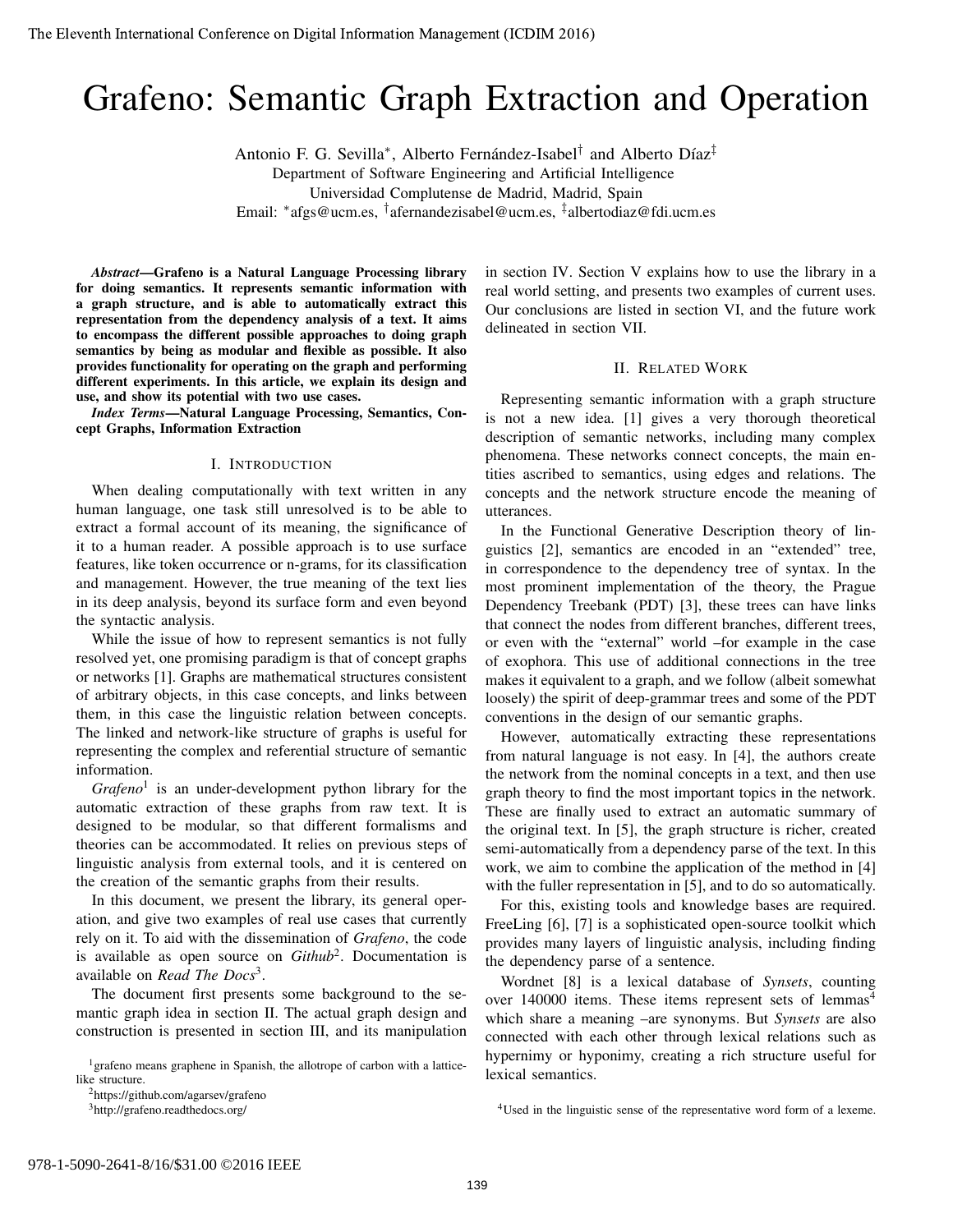Apart from constructing the graph itself, it is important to have a task to perform, where measurements and comparisons can be drawn. An example is automatic summarization of text like in [4] and [5]. Another possibility is to transform our semantic graphs into a conceptual map, a very similar representation which can then be used for creative conceptual blending, like is done in [9]. But even if similar, these concept maps present important differences with other kind of semantic networks. Being able to accommodate and process these differences is one of the driving factors for collecting the code into a library.

## III. BUILDING THE SEMANTIC GRAPH

The main goal of *Grafeno* is to automatically extract the semantic representation of a text in graph form. In this section this process is described. First, the design of the graph is explained in section III-A. Then, an overview of the creation process is given in section III-B. An important part of this are the *transformer* modules, explained in section III-C, of which some of them are presented in section III-D.

## *A. Design*

The main construct of the *Grafeno* library is the semantic graph. Mathematically, a graph is a pair formed by a set of nodes, in this case representing concepts, and the edges between them. Formally,  $G = \langle N, E \rangle$ , where  $E \subset N \times N$ . Concepts are defined axiomatically, symbolically, just an arbitrary string, but in reality they are intended to evoke in the human reader the appropriate idea. These concept names can come from the word lemmas in the text, or different stages in the processing can modify or create them. Ultimately, they are just labels, arbitrary identifiers.

Apart from the concept name or representation, nodes can have further attributes and features, which help extend the information the graph has on the particular concept. A prominent example of these possible features is the WordNet synset object [8], obtained at one point during processing and stored in the node.

The other component of the graph is the set of edges. These edges are directed, so they have a source or parent node, and a target or child node. The relation between concepts that these edges represent is encoded under the label "functor", a string of free-form text attached to the edge.

While *Grafeno* does not enforce any restriction on the functor names, many parts of the library use a common convention for them, loosely based on existent linguistic and semantic practices. There are deep grammar functors, such as "AGENT" or "THEME", lexical ones such as "HYP" (for hypernym, a "is a" relation) or discourse ones such as "SEQ" (sequence, for linear ordering of sentences). And alongside the "functor" label, edges can store additional attributes, as nodes do. This allows the storage of structured or complex semantic information in the graph edges. For example, an "ATTR" relation that describes an attributive relation between two concepts (often nominal and adjectival ones) can further



Fig. 1. An illustration of the semantic graph for the pair of sentences "Hurricane Gilbert swept the Dominican Republic Sunday evening. It then reached Florida.'

specify that the property being described is that of color, or size.

Figure 1 shows a fully processed semantic graph, including some of the mentioned relations. This graph represents the meaning behind the utterance "Hurricane Gilbert swept the Dominican Republic Sunday evening. It then reached Florida." Parts of the graph are directly extracted from the syntactic analysis of the sentences, some are added from external knowledge bases (like "HYP") and some are based on heuristics, like "COREF", for co-reference detection.

## *B. Graph creation*

For the creation of the concept graph, the necessary input is raw text. If the original documents have markup or other formatting, the text must first be pre-processed and cleaned by the user. For now, the library only understands English, but it is designed to be (surface) language-independent. Of course, how language independent can semantics be is a matter of discussion, and in the particular case of *Grafeno* it will completely depend on the specificity of the modules and rules used.

The clean text in a suitable language is then run through a linguistic analyzer pipeline, which morphologically analyzes the words and extracts a dependency tree from each sentence. In the current version, FreeLing [7] is used for the dependency analysis, but other tools can be used for this stage of processing. FreeLing is a fast and reliable library, with configurable pipelines for many different languages. However, also in the works are modules that allow *Grafeno* to use other syntactic analyzers (e.g., MaltParser [10]).

After the linguistic tool-chain has finished, *Grafeno*'s own processing starts. First, the morphologically analyzed words are transformed into semantic nodes, with the relevant "concept" identified. Then, dependency relations are processed, some of them being transformed into semantic edges with a corresponding "functor". Some words might not turn into any semantic node (mainly function words), and not every dependency relation has its equivalent semantic one.

When the nodes and edges have been created, further processing can be done. Some nodes can be merged, edges deleted, or even new ones created. What specific operations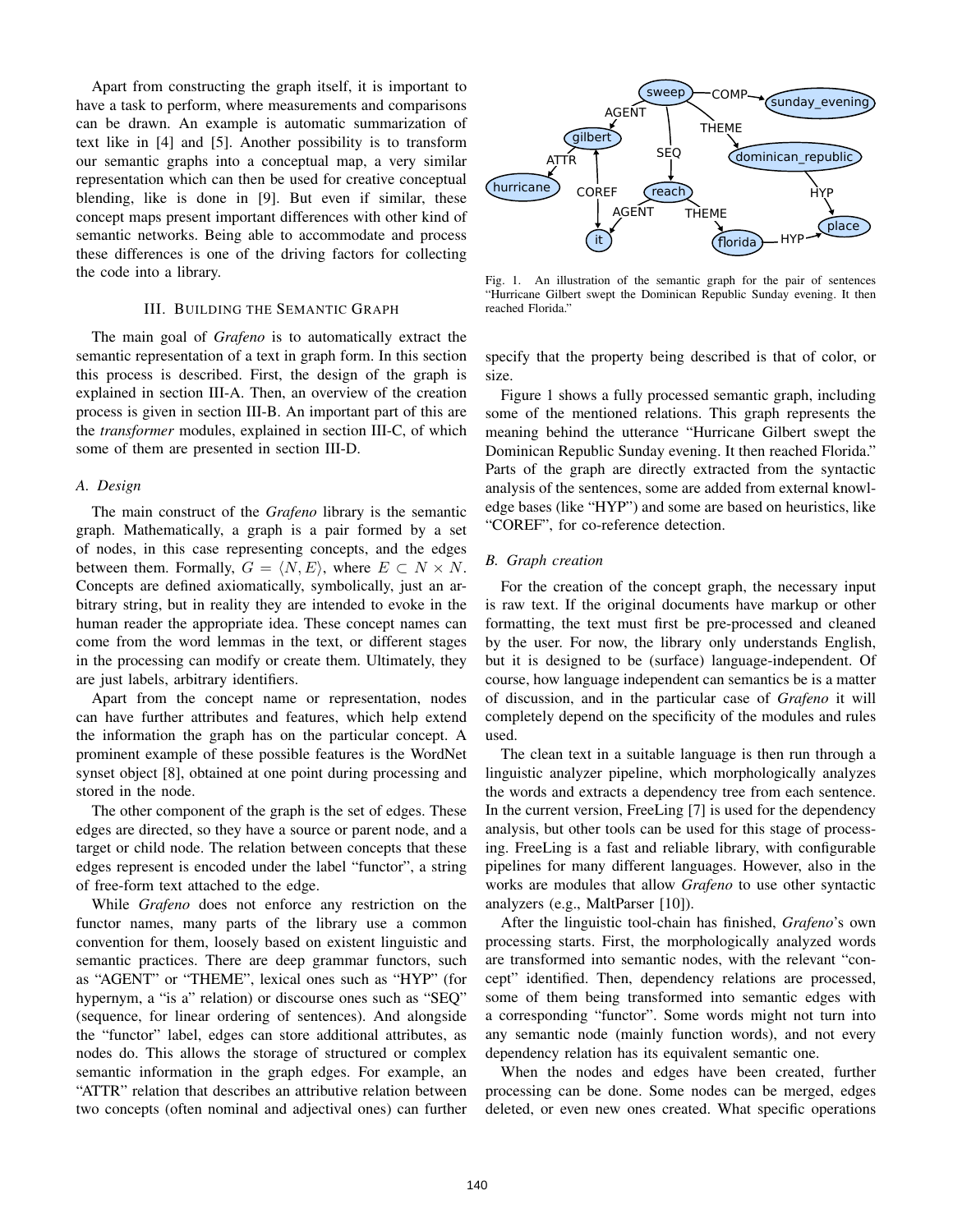

Fig. 2. Execution flow between modules and processing steps in a composite Transformer. Boxes in the same row belong to the same module.

are done in each of the steps is defined by the pipeline of modules chosen by the user. Each module can do work in one or more of the steps, cooperating with the others to create the final semantic nodes and edges. The final result is a function of the input text, what modules have been used and in what order.

#### *C. Transformers*

These modules that create the graph step by step are called "transformers" in the *Grafeno* library. Their function is to *transform* (hence the name) a dependency tree into a semantic graph. There are currently twenty seven transformers, some performing general tasks, some performing very specific ones. They are designed as an incremental procedure, in which later steps can rely on information obtained by previous ones. This modularity happens along two dimensions.

The first dimension is the already mentioned sequence of phases, in which first nodes and then edges are created. But there also is the second dimension created by the composability of the transformers. Any number of transformers can be tied together in some order in a transformation pipeline. For each of the steps, all the different transformer modules are called in sequence. And just as the dependency transformation step can rely on information extracted by the node transformation step, any module can rely on information already processed by a previous module.

#### *D. Example modules*

In Figure 2 a diagram of the execution flow in an example composite transformer (based on the one used for the use case in section V-B) can be seen. In the horizontal dimension the different phases of processing advance from left to right, and the modules are composed in a pipeline from top to bottom. Note how the flow passes through some modules more than once. Some interesting modules are explained in this section, and others just enumerated.

*a)* pos\_extract*:* This is a general module which can start very different transformation pipelines, the name coming from Part-of-speech extraction. It takes some words in the dependency tree and transforms them into semantic nodes, using the lemma as the concept label. Which words are extracted is defined by their *pos* tag. By default, only content words are used (nouns, verbs, adjectives and adverbs). However, this is configurable, and other parts of speech can also be defined as semantically relevant. Apart from the "concept" label, the pos\_extract module also adds the sempos (semantic equivalent to part-of-speech) attribute, useful for later processing stages to distinguish verbs from nouns, for example.

*b)* phrasal*:* This is a complex and specific module, which tries to deal with the phenomenon of phrasal verbs in English. Its processing takes place in all of the three main steps: first, it has to detect any particles that accompany the verb. Later, when the auxiliary dependency is found between verb and particle, the correct concept is determined. However, the syntactic parser does not always produce the desirable analysis, for example with prepositional phrasal verbs. Using the extra available semantic information, heuristics are implemented to promote an apparent prepositional complement into the actual theme of the verb, and analyze the verb+preposition combination as a multi-word concept.

*c)* sim\_link*:* This module adds a new type of relations to the graph. It works after the nodes and edges have been processed, and after the final ones have been added to the graph. It then tries to relate the new nodes to the already existing ones, using lexical similarity measures [11]. When it finds two concepts with a similarity above a configurable threshold, it adds a new edge between them, with functor SIM for similarity. These extra paths add a new way to navigate the graph, and link similar concepts together from across different parts of the structure.

*d) some other transformers:* The wordnet module adds to concept nodes their SynSet object. The genitive module finds and adds genitive semantic relations, searching for the saxon genitive and specific prepositional phrases. adjectives processes these words and relates them to the modified noun, and the negation module finds the scope of the negative particles up the dependency tree, and modifies the affected concepts appropriately.

## IV. PROCESSING THE GRAPH

In the previous section the construction of the graph has been explained, both its general design and particular transformations that extract it from the dependency analysis. Finding this representation of the meaning of a text might be enough in some cases, but often further processing will be needed. *Grafeno* tries to help with this, and offers some operations useful for the processing of the graph.

The implementation of the concept graphs in *Grafeno* is but a thin wrapper on top of the graph object in the python library NetworkX [12]. These graphs are implemented sparsely, as a dictionary of dictionaries, with convenient properties and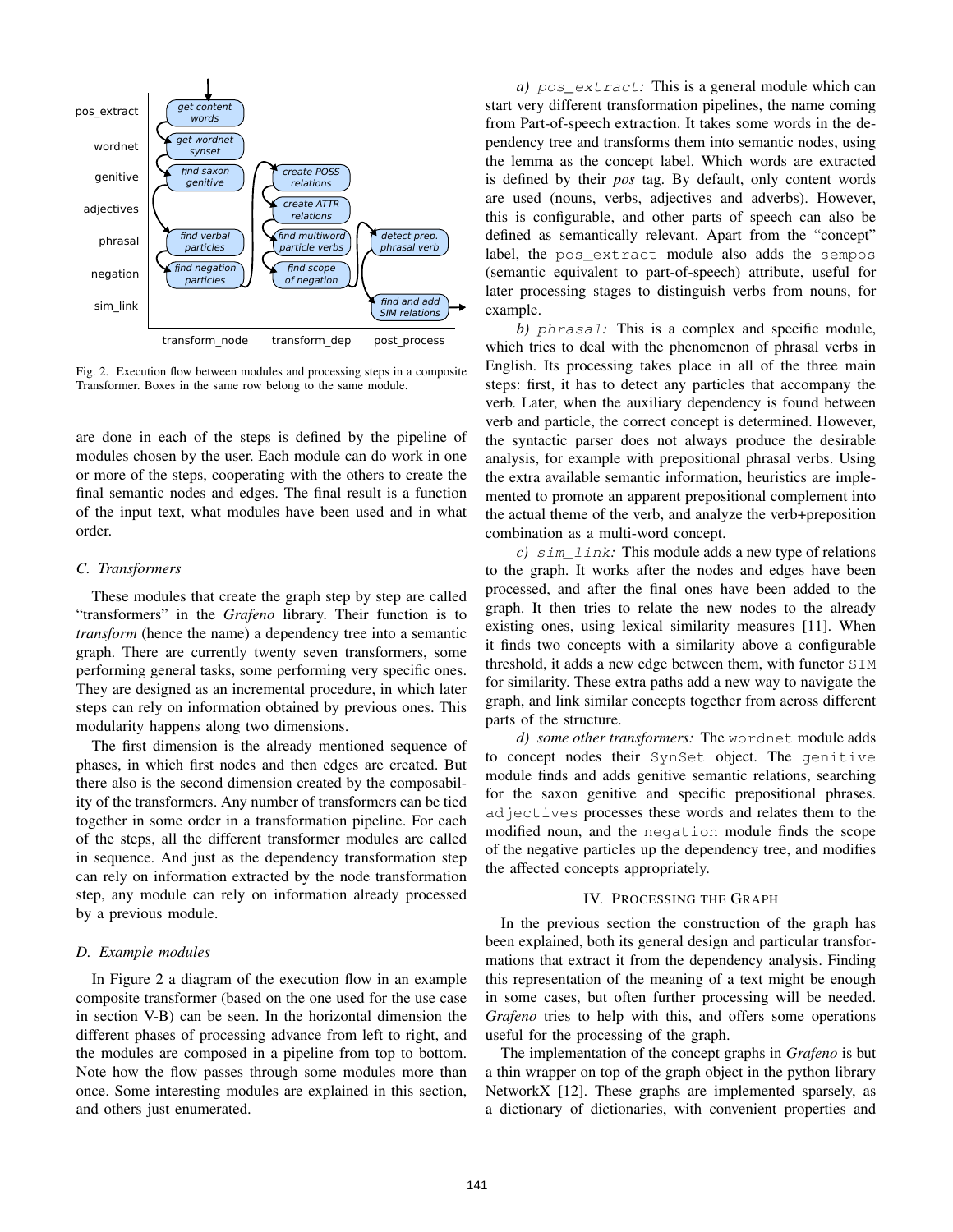methods. Since the underlying graph structure can be directly accessed and worked with, many graph-theoretical operations can be performed with little to no adaptation.

Among the currently implemented operations in *Grafeno* there are those taken straight from graph theory, like a few clustering methods; those in charge of plumbing and general processing, like edge-filtering and domain subgraph, and some based more on semantics, like generalization. A final procedure is that of linearizing the graph into a sequential structure.

*1) Clustering:* Finding clusters in a semantic graph can be useful, as they serve to identify themes and topics of the text, an important part of the discourse structure. *Grafeno* provides three different possibilities. The first one is a degreebased method [13], which uses connectivity to find centroids (nodes with the highest salience) and their neighbourhoods. A second option is Markov clustering (MCL) [14], also based on connectivity. It simulates random walks on the graph to find connected neighbourhoods. Finally, the Louvain community detection method [15] uses heuristics to efficiently optimize the modularity of the clustering arrangement. This modularity is defined as a value between -1 and 1 that measures the density of links inside communities as compared to links between communities.

*2) Filtering:* Two different filtering modules have been developed. The first one takes into account functor information for removing or renaming semantic edges. A second more sophisticated filter tries to extract the domain subgraph: the set of nodes and edges which represent the most relevant information about the central topic of the text. Different heuristics are under research, but for now the main topic is defined as the concept with highest salience in the semantic graph, and the relevant information is the connected subgraph that it spawns.

*3) Semantic-based:* Based on the work in [5] the generalization operation has been implemented. It is a bit different in that it takes as input two different concept graphs and produces a new one, instead of processing only one input graph. It works by finding a generalization of the nodes in equivalent semantic relations. For example, if the input graphs correspond to the sentences *"A man picked up an apple."* and *"The woman lifted some pears."* the end result will be *"Adults raise edible fruits."*. It uses WordNet for finding the generalization<sup>5</sup> of the concepts involved, and it has the potential to be used in both text simplification and automatic summary generation.

*4) Linearization:* A different procedure is that of linearization: the process of converting the complex, recurrent and possibly cyclical structure of the graph into a linear sequence, usually of characters or bytes. This is useful for human consumption, but also for communication between different tools with different formats for input and output. It can also be a way to generate natural language from a semantic structure.

There are currently seven linearizer modules in the library. The simplest linearizer outputs all the concepts found in

<sup>5</sup>Wordnet provides a hierarchical hypernym structure, where it is possible to find the lowest common hypernym of two concepts.

#### **%YAML** 1.2

```
---
# Summarizes a text by extracting the most relevant
    sentences.
transformers:
    - pos_extract
    - unique
    - extend
    - sim_link
     - sentences
transformer_args:
    sempos:
        noun: n
    extended_sentence_edges: [ HYP ]
operations:
    - op: cluster
     hubratio: 0.2
linearizers:
    - cluster_extract
linearizer_args:
    summary_length: 100
    summary_margin: 10
    normalize_sentence_scores: True
```
Listing 1: The summarization pipeline

the graph. Another one generates a text by extracting sentences from the original text. A third one outputs the graph structure as a sequence of triples, expressions of the form relation(node1, node2) which represent all edges and non-isolated nodes. An experimental linearizer module has been started, which walks the semantic structure of the graph, generating natural language along the way.

The remaining modules are specializations of the ones mentioned, since the architecture of the linearizers is equivalent to that of the transformers, where different modules can be composed and each takes charge of different steps in the process. Basic modules are in charge of extractive generation, abstractive text production, or node and edge mapping, and more specific modules direct the process by selecting the appropriate substructure, ordering it, and generating the textual representation.

## V. CASE STUDIES

As we have seen, *Grafeno* offers a variety of possible operations and modules. In previous sections an overview of different steps of processing has been given, but to better understand the use of the library, in this section two use cases are presented, proofs of concept that outline the operation and results of the library.

*Grafeno* comes with an interpreter which can read configuration scripts and execute them. These scripts can describe full pipelines of experiments, including all the modules and parameters used for extracting the semantic graph, and any further operation to be applied. The scripts are written as configuration files in  $YAML<sup>6</sup>$ , helping with reproducibility and fast development of new experiments. These files also serve as pre-built configurations that can be use without or with little modification.

For example, a user who does not want to experiment, but rather utilize *Grafeno* for extracting summaries, can directly load the pipeline presented in listing 1, and explained in

<sup>6</sup>http://yaml.org/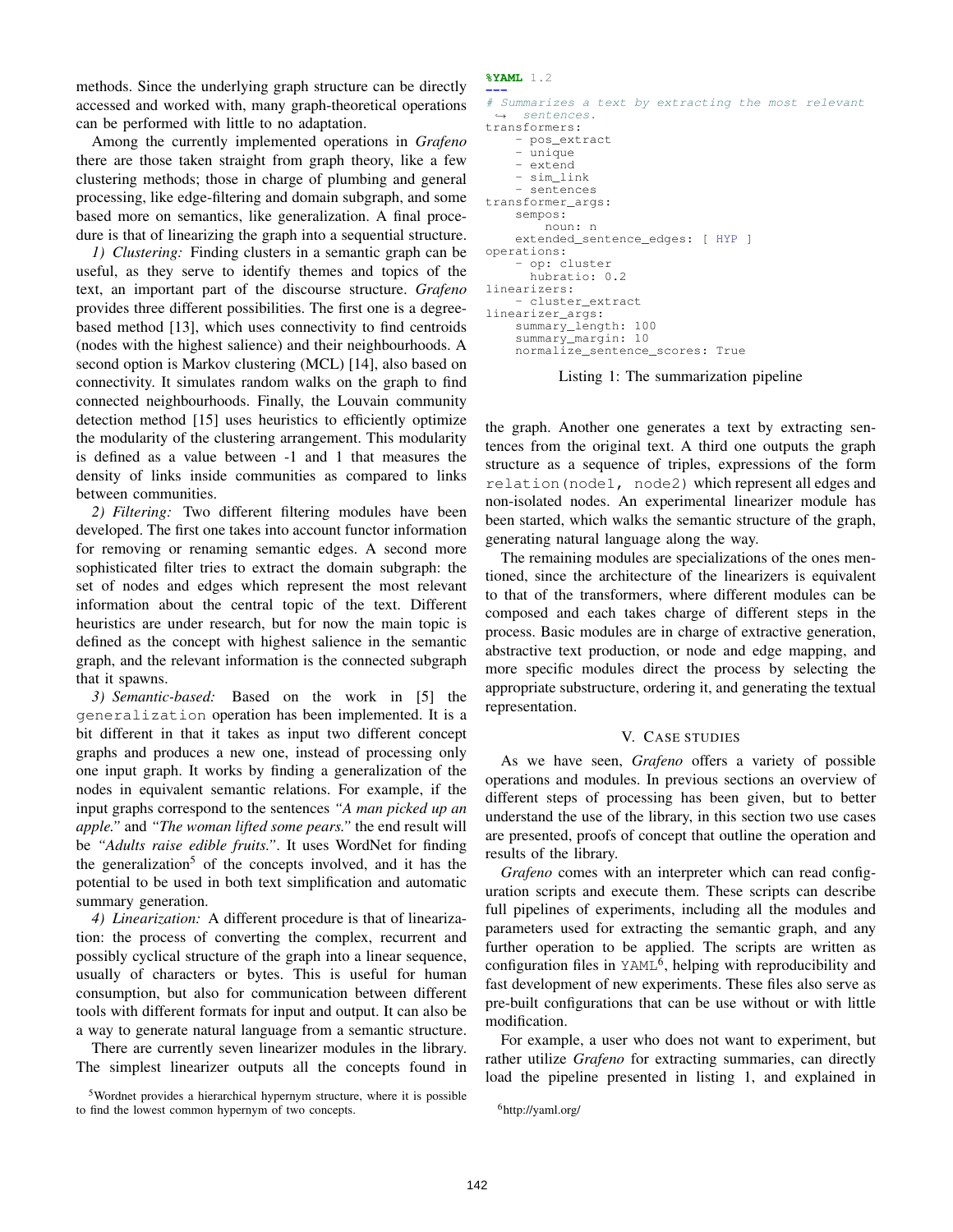```
%YAML 1.2
---
# Extracts a concept map from a text.
transformers: [ pos_extract, wordnet, adjectives,
 → negation, genitive, prep_rise, unique,<br>→ attr_class, verb_collapse, specific_edges ]
transformer_args:
    sempos:
         noun: n
         adjective: j
    attach_adjectives: True
    keep_attached_adj: True
operations:
      op: filter_edges
       remove: [ isa ]
rename: { be: is }
       frequency: { max: 15, min: 0 }
    - op: domain_subgraph
linearizers:
     - prolog
```
Listing 2: The concept map pipeline

section V-A. In section V-B, the pipeline in listing 2 is explained, showing how it can be used to extract a concept map from the original text.

### *A. Extractive summarization*

One of the seminal ideas for the development of this library was doing text summarization based on concept graphs. The approaches in [4], [5] lay the ground work for doing this, the first one using an extractive approach, and the latter focusing on a more semantic description of the text, leaving as an open question the issue of the actual summary generation.

With *Grafeno*, the ideas of [4] can be reproduced, but the graphs can be enriched with more information, like that of [5]. The full experiment consists of a series of steps which can be seen in listing 1.

The first step is that of extracting the graph. It is configured in the values transformers and transformer\_args, specifying the modules and parameters which will be used. In this case, nouns will be extracted (module pos\_extract and parameter sempos). Module unique ensures that there is only one node per concept, even if it appears several times in the text. extend adds WordNet information in the form of the hypernym structure, and sim\_link relates the concepts according to lexical similarity measures [11]. sentences records which nodes represent each sentence, which is used when generating the final summary. After creating the graph, a clustering operation is performed. Finally, the linearizer used is cluster\_extract, an extractive summary generator which selects the sentences most aligned with the main topic (cluster) of the original text.

The pipeline described fully reproduces the experiments in [4]. However, changing the modules and parameters in the configuration file allows the experiment to be repeated on the same data but with slightly different procedures. [16] describes and evaluates some of these experiments. For example, using also verbs as concept nodes was tried (the original approach uses only nouns), and using richer links or not between the edges.



Fig. 3. A concept map extracted from the Simple Wikipedia entry for "Swan". Note that while large\_foot -size-> large might seem obvious to the human reader, to the computer these are just arbitrary identifiers, so the information needs to be encoded.

#### *B. Concept map creation*

A completely different experiment, shown as a configuration file in listing 2, is that of concept map creation. Within the ConCreTe ERC project<sup>7</sup>, as a collaboration with the University of Coimbra we are automatizing the extraction of concept maps from text. This is part of the Conceptual Blending workflow [17], where two different input domains are blended into a creative new concept domain. However, the input domains are yet to be fully automatically extracted from text, presenting an opportunity.

Concept domains are also semantic networks, but what constitutes a node and an edge is slightly different. Nodes comprise only nominal concepts, entities either concrete or abstract, and the edges between them represent the linguistic relations between them.

In listing 2 the configuration for *Grafeno* to create these concept maps can be seen. For the Simple Wikipedia entry for "Swan"<sup>8</sup> , the resulting concept map can be seen in figure 3.

For this experiment, a more complex series of transformers is needed. More modules are used, in order to interpret the thematic relations in the dependency analysis of the original text. Subtler nuances of meaning, such as negation and prepositional phrases, also need to be processed. And after the graph is extracted, some utility modules are used. verb\_collapse adapts the graph structure to that required for concept maps, collapsing structures of the type Entity1 <-AGENT- Verb -THEME-> Entity2 into Entity1 -Verb-> Entity2. specific\_edges renames general functors such as "ATTR" or "COMP" with the actual properties (such as color, or size), or complements (in, above, behind...) being described. The last step is to apply some filters which remove noise from the graph and retain only the domain subgraph. In this case the graph is optionally linearized into a set of *Prolog* predicates, of the form Relation (Node1, Node2), for further consumption.

<sup>7</sup>http://conceptcreationtechnology.eu/

<sup>8</sup>https://simple.wikipedia.org/wiki/Swan